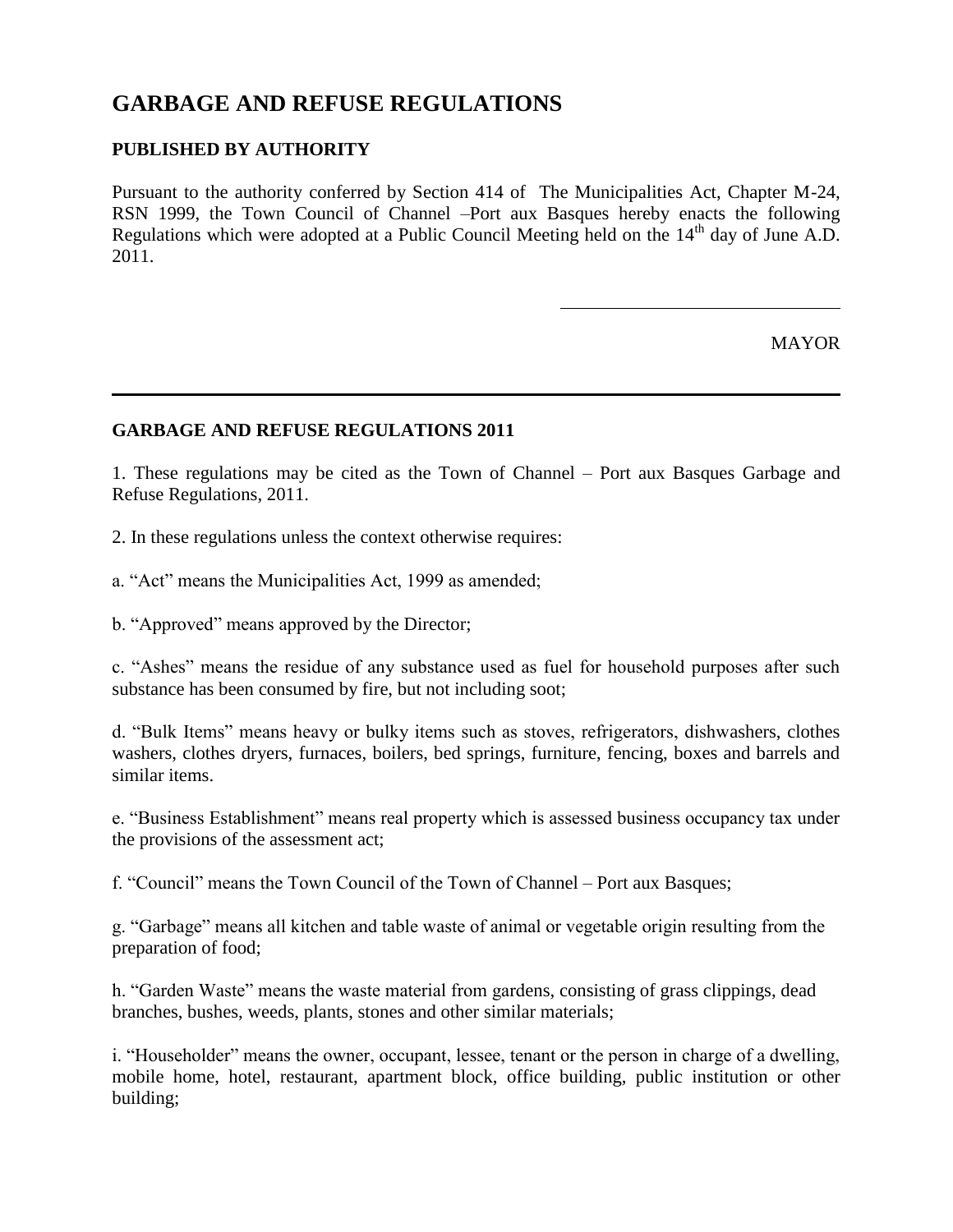j. "Nuisance" means anything or any condition of things which is or may become injurious or dangerous or presents an obstruction to pedestrians or vehicular traffic or anything or any condition of things, that in the opinion of Council, has an unpleasant effect on the senses or adversely affects the amenities of the surrounding property;

k. "Receptacle" for the purpose of these Regulations means a storage facility for the purpose of storing garbage containers during periods between collections;

l. "Refuse" means all other miscellaneous waste material not specifically defined as garbage including but not restricting the generality of the foregoing, all vehicles tracked or wheeled and/or any object deemed to be in such a condition of disrepair that it adversely affects the amenities of the surrounding property;

m. "Director" means the Director of Public Works or his designate;

n. "Soot" means the black powdering substances, formed by the burning of coal, wood and other carbon compounds;

o. "Swill" means wet table scrappings, garbage or other waste materials, or animal or vegetable matter, which has attained a liquid or partly liquid state;

p. "Town" means the Town of Channel – Port aux Basques;

q. "Trade Waste" means garbage and refuse from department stores, offices, business establishments and buildings and including all kinds of paper, magazines, pasteboards, rags, packing materials, excelsior and other like materials, accumulated in or incidental to the carrying on of any business;

r. "Grubbing" means trees, roots, stumps, topsoil from the clearing of land;

s. "Demolition material" means all material from the destruction of buildings and foundations or structures.

#### **ADMINISTRATION**

3. The "Director of Public Works" or his designate shall administer and enforce the provisions of these Regulations and for the purpose may:

a. Divide the Town into sections;

b. Designate a particular day of the week for collection of garbage and refuse in each section; and

c. From time to time alter the boundaries of each of the sections and shall notify the public of such changes in boundaries.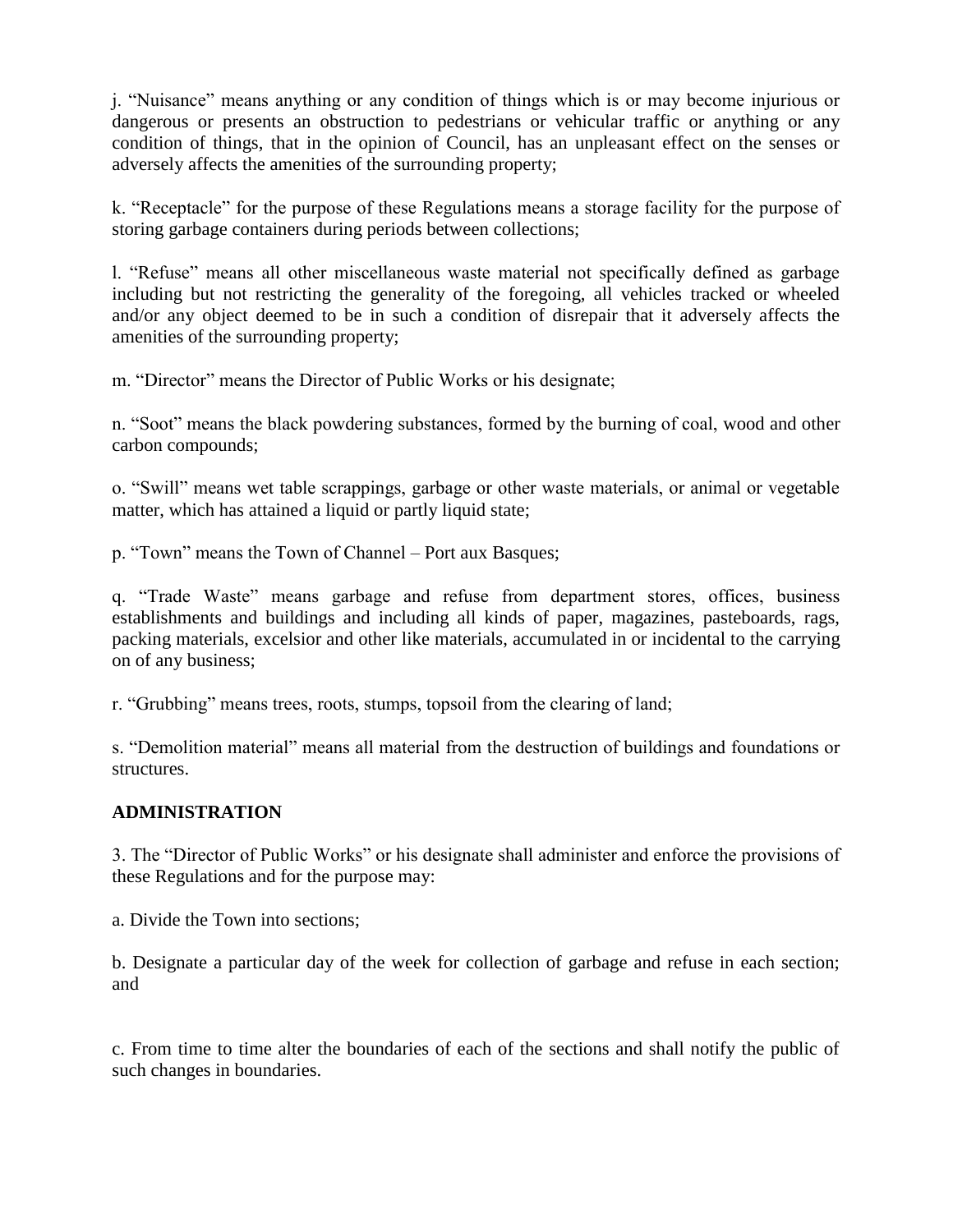# **DAYS AND TIMES OF COLLECTION**

4.

a. Collection of garbage and refuse shall be at least once in every seven (7) days, commencing at the hour of eight o'clock in the forenoon (8:00 a.m.), or seven thirty (7:30 am) during summer months, provided however, that when a public or statutory holiday occurs on a collection day, such collection may be made on the next following working day, unless otherwise specified by the Director of Public Works or his designate.

b. Collection of bulk items shall be by special collection only at such times and upon such terms and conditions as the Director of Public Works or his designate may determine having due regard to the availability of manpower and equipment and to the requirements of regularly scheduled collections.

c. All garbage and refuse being placed for collection shall not be so placed earlier than 6:00 a.m. on the day designated for collection in the area.

d. All garbage and refuse being placed for collection shall not be so placed later than 8:00 a.m. on the day designated for collection in the area.

e. Empty receptacles and/or containers as well as material refused for collection shall be removed from the streets by the householder before 8:30 p.m. on the same day as the garbage was placed for collection.

#### **RESTRICTIONS**

5.

a. Containers shall not be put out for collection except on the day designated for collection in the area;

b. No person or persons shall permit any animal owned by him/her or under his/her control to pick over, interfere, disturb, remove or scatter any material placed out for collection;

c. No householder shall put out for collection more than six (6) containers or their equivalent for collection by the Town on any one collection day. Each container or bundles shall not weigh more than 22.5 kilograms (50 pounds).

d. Every owner or operator of a business establishment producing 20 or more bags of garbage per week shall be responsible for the removal of refuse from their respective premises to the Town Dump.

e. No person, firm or corporation shall place or cause to be placed any garbage or refuse at any barrier or along any roadside leading to or from the Town Dump.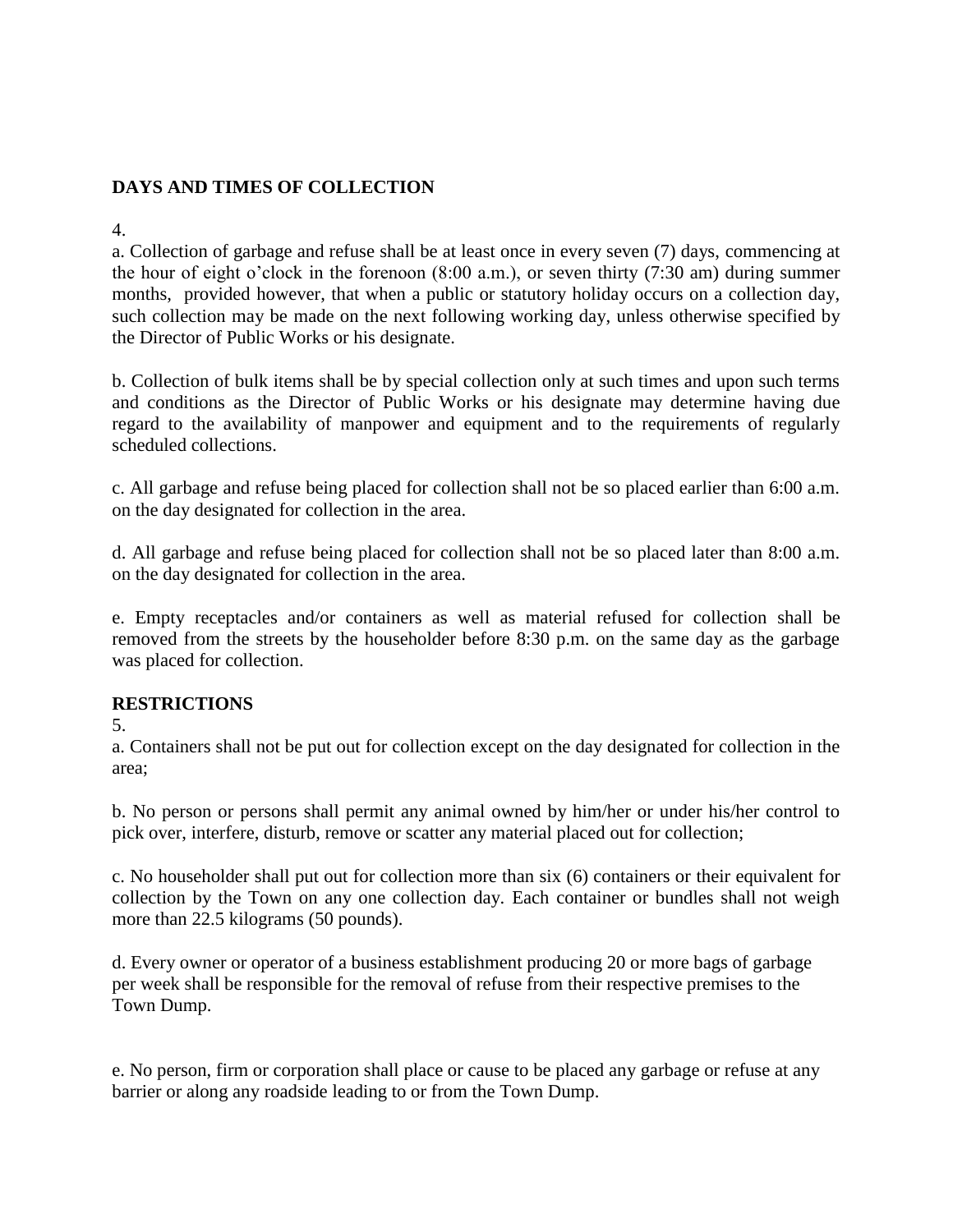f. No person, firm or corporation shall enter upon any area designated as a Town Dump except during the hours as prescribed or posted by Council, or their designate, unless the consent of Council has been given in writing.

g. No person, other than the employees of the Council, or their designate, authorized for that purpose, shall pick over, remove, disturb or otherwise interfere with any garbage or refuse placed for removal by the Council whether or not it is enclosed in receptacles or containers.

h. No person, firm or corporation shall enter upon or remove any garbage or refuse from the Town Dump unless authorized to do so by Council.

i. No person, firm or corporation shall place or cause to be placed any garbage or refuse upon any area of the Town Dump in contravention of any sign that may be posted, or in any area contrary to the instructions given by the Landfill Attendant.

## **STORAGE AND DISPOSAL**

6. Every householder and every operator of a business establishment, shall at their own expense make adequate arrangements for:

a. The storage of garbage in receptacles that are impervious to animals;

b. The disposal of any material not collected by the Town as referred to in Section "11" herein, whenever sufficient quantity to warrant such disposal is cumulated;

## **SUITABLE CONTAINERS**

7.

a. Every householder shall provide suitable containers for garbage and refuse. Containers which are non-disposable shall be maintained in a good state of repair and in a sanitary condition.

b. No person, firm or corporation shall deposit, throw, sweep or place any garbage upon any street, lane, drain, public place or private property outside of buildings within the Town unless the same is enclosed in approved water tight containers provided with handles and a cover and being of a capacity not exceeding ninety litres; or in large polyethylene or similar water proof bags securely tied.

c. Every person, firm or corporation being the owner of a building or buildings and premises within the Town shall provide approved containers as mentioned in the preceding regulations for the use of such building or buildings and premises for the reception of garbage, and all garbage from such building or buildings and premises shall be placed in such containers.

## **TYPE OF CONTAINERS**

8.

a. A suitable container shall mean a standard metal garbage container, or a container of other substantial material approved by Council. Each container, with the exception of polyethylene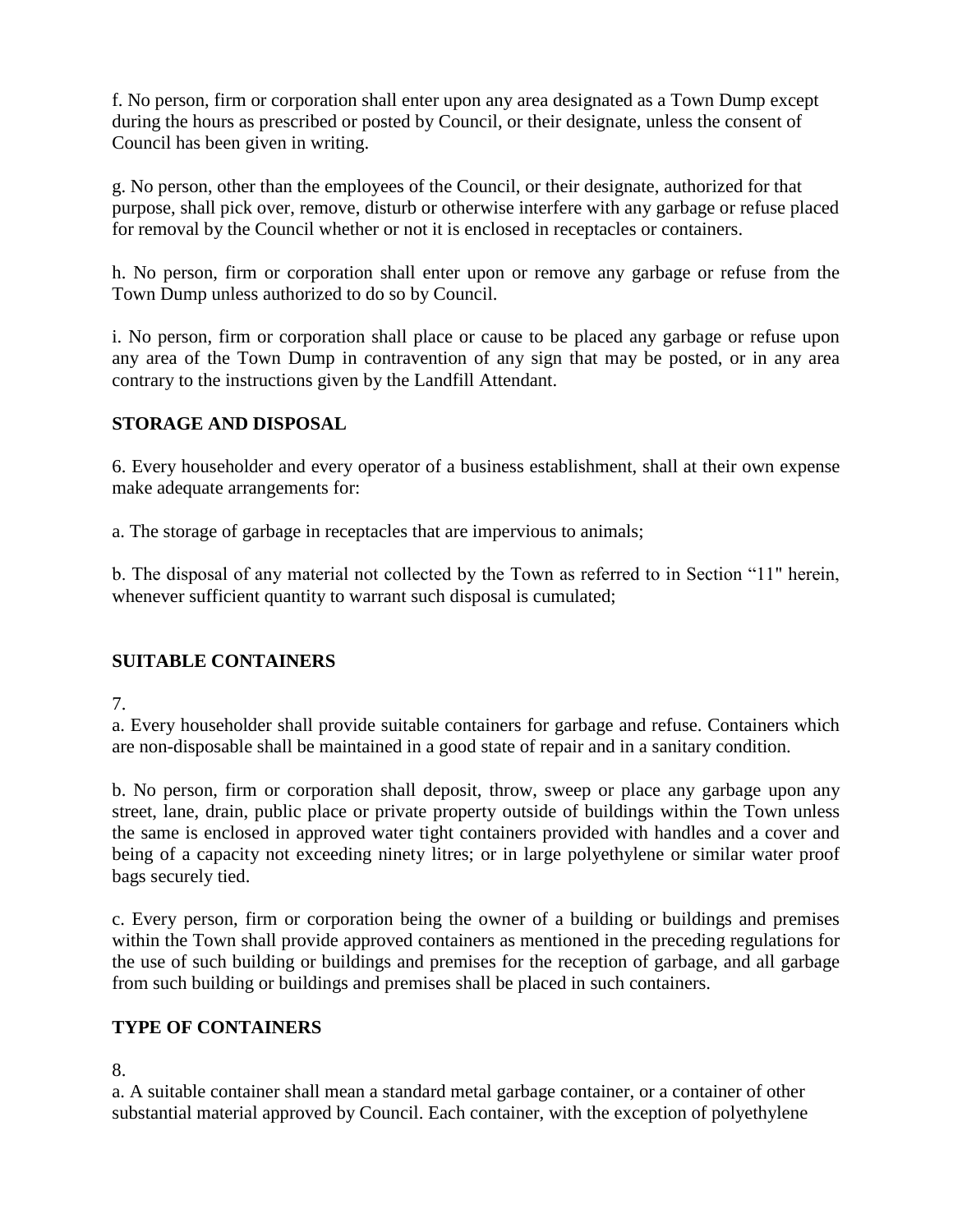bags, shall have a content capacity of not less than twenty-five (25) litres (5.5 gallons) and a minimum size of 66 cm x 91 cm  $(26 \text{ in. X } 36 \text{ in.})$ .

b. A suitable container shall also mean a polyethylene garbage bag but shall not include small plastic bags commonly referred to as supermarket or shopping bags; kitchen catchers or cardboard cartons.

c. A polyethylene garbage bag shall have a material thickness of at least one and one-half  $(1 \frac{1}{2})$ mil.

d. No liquids shall be deposited or placed in a polyethylene garbage bag for collection.

e. A polyethylene garbage bag placed for collection shall be securely tied or closed at the top.

f. Garbage containers shall be kept covered and in a sanitary condition at all times.

g. Subject to Regulation 7, no person, firm or corporation shall deposit, throw, sweep, or place any refuse upon any street, lane, drain, public place or private property outside buildings within the Town unless the same is enclosed in boxes, barrels or other proper receptacles in such a manner as to in no way constitute a nuisance or annoyance to others.

# **PLACE FOR CONTAINERS**

9. a. Garbage containers shall be placed for collections in front of the premises at the curb or street line.

b. No container may be placed on Council property, road right of ways, or easements without the written permission of Council. Such containers may be removed by Council without notice. Council may charge the owner for removal and storage of the containers at a rate of \$70 per hour with a minimum of 1 hour charge for collection. All containers not retrieved by the owner within 14 calendar days from the date removed by the Town will be destroyed with the related costs of collection and storage billed to the owner if an owner can be identified.

# **COVERING OF GARBAGE PLACED FOR COLLECTION**

10.

a. Garbage placed for collection shall be covered with a weighted, solid colored, nylon or polyester net with a maximum mesh size of 25 mm x 25 mm or other type of weighted covering acceptable to the Town.

b. Nets and other type covers used for the covering of garbage shall be designed and maintained in a manner acceptable to the Town so as to ensure they provide adequate coverage, cannot be blown off the garbage, are easily removable by the garbage collector and do not blow away once the garbage has been removed..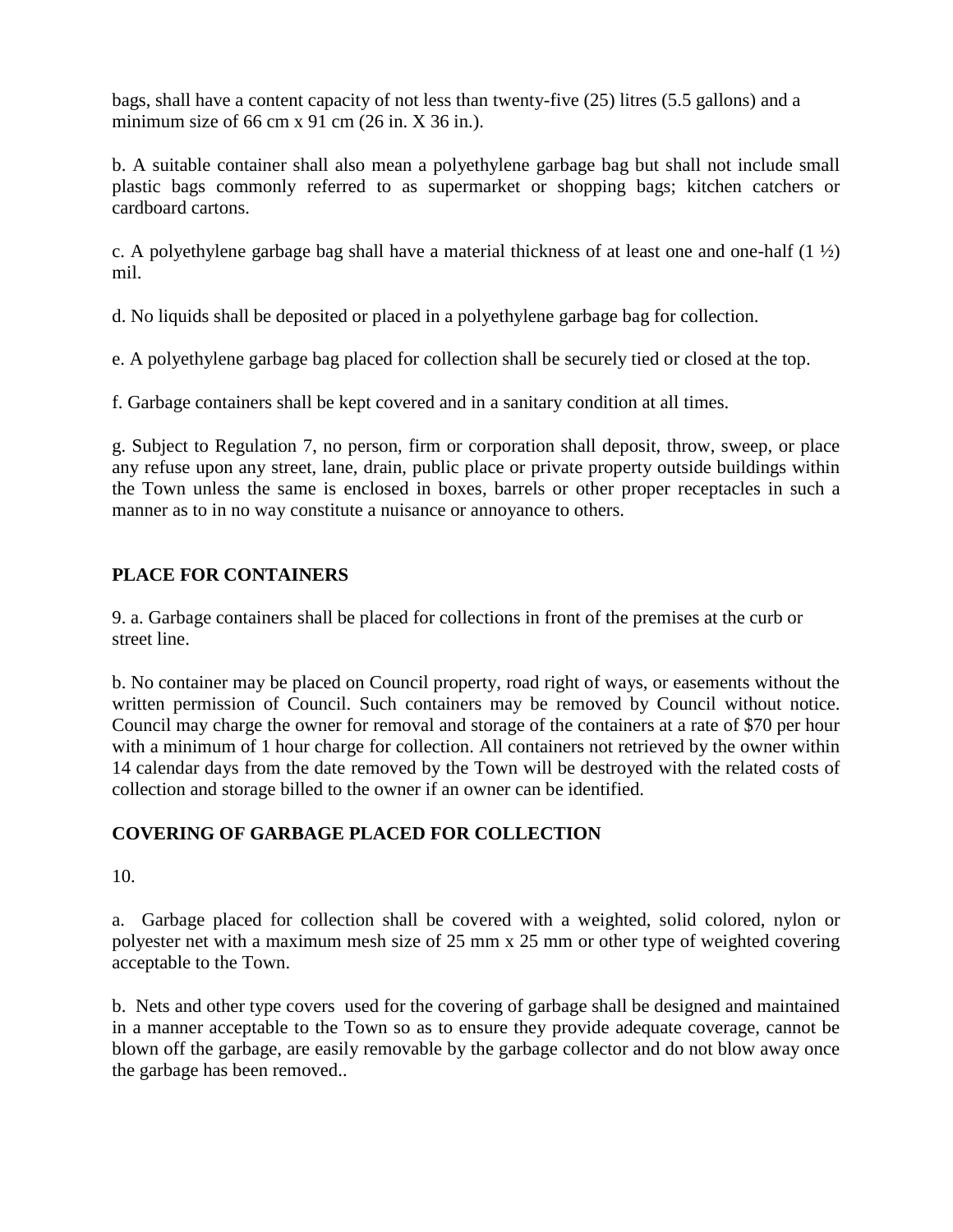c. The metal or plastic containers used to contain garbage placed for collection and nets used to cover garbage placed for collection shall be removed from the curb or street line no later than 8:30 p.m. on the day which the garbage was placed for collection.

# **MATERIALS NOT COLLECTED**

11. The Town shall not collect:

a. Swill, liquid waste or other organic matter which has not been properly drained or wrapped;

b. Highly combustible or hazardous material, such as oil, or gasoline soaked rags, gas containers, propane cylinders, paint, pesticides, ammunition, dynamite, or other explosive matter, chemicals, acids or their residues, derivatives or by-products;

c. Dressings, bandages or other infected material from hospitals, or offices of physicians, surgeons, dentists and veterinarians;

d. Trade Waste;

e. Garbage or refuse which has not been placed for collection in the manner provided by these Regulations;

f. Tree branches or roots exceeding twenty (20) centimetres (8 inches) in diameter and one and one-half (1.5) metres (5 feet) in length and any other trees, branches or roots not securely tied;

g. Sheet iron, scrap metal, car bodies, tires of all types and sizes;

h. Carcass of any animal;

i. Garbage or refuse left by a contractor, upon any street, lane, drain, public or private property;

j. Sharps/needles/broken glass that have not been adequately packaged. Sharps/needles must be placed in a puncture proof container before being put in the garbage. Broken glass must be packaged in such a manner that the glass does not protrude through the container. The container must be marked "BROKEN GLASS".

## **COMMERCIAL GARBAGE CONTAINERS (DUMPSTERS)**

12.

1. Commercial garbage containers:

a.) shall be located on any non-residential lot such that the container does not extend beyond the building line of the property;

b) Container covers shall be closed at all times to ensure garbage is not spilling over or blowing out of the container;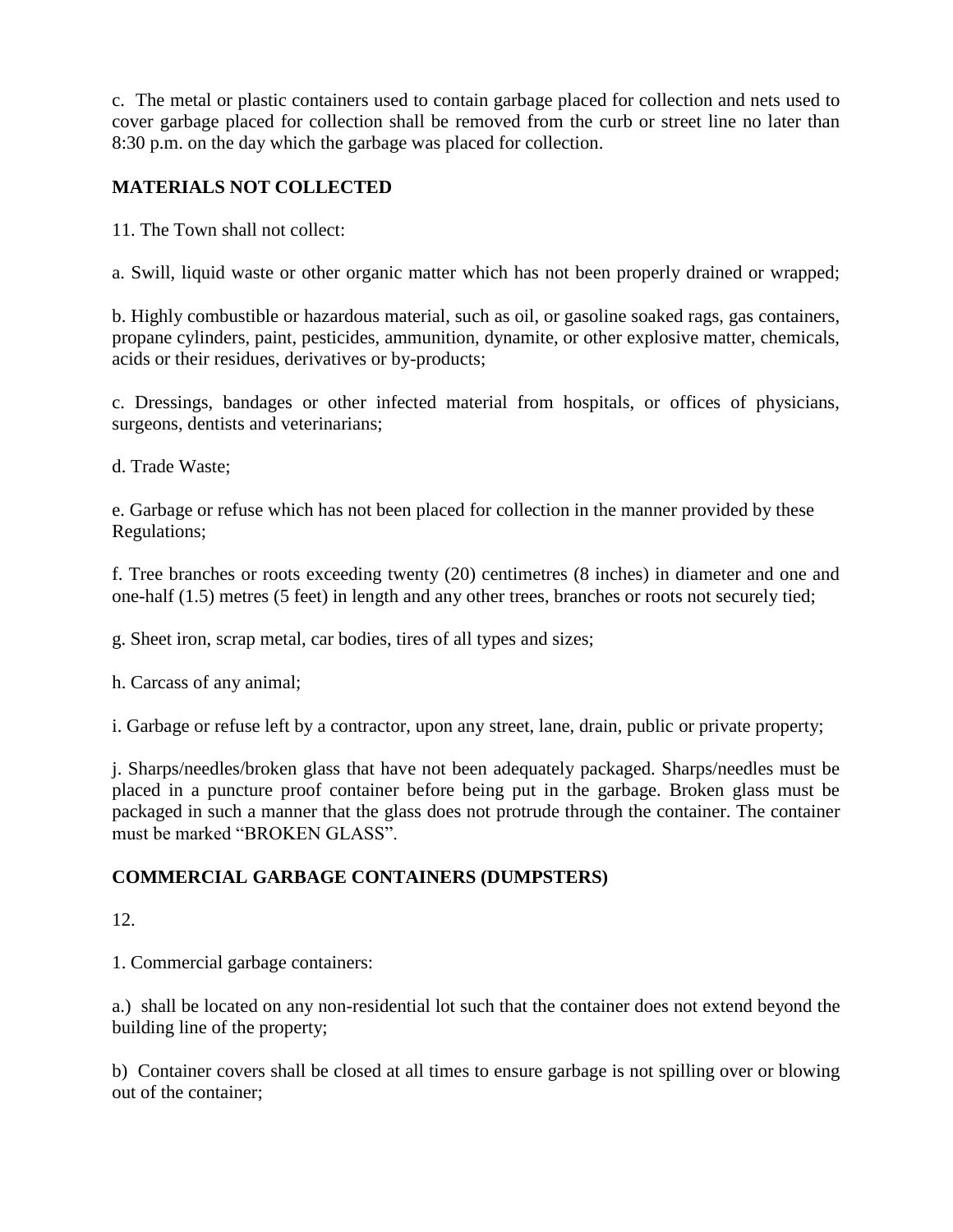- c) shall not be placed on any vacant lot;
- d) shall not be located on any residential lot;

2. Not withstanding subsections 1, 2, and 3, commercial garbage containers may, upon approval from the Town, be placed at any location, on any lot, for a period specified by the Town, for the purpose of carrying out repairs, construction or demolition of a building located on that lot.

#### **DOG EXCREMENT**

13. Every owner of a dog present with the dog at the time when the dog fouls with excrement any property (including parks, public open space, streets, sidewalks, and private land other than the land of the dog owner shall forthwith remove the excrement.

#### **SPRING CLEAN-UP**

14. The Town will conduct a two week spring cleanup each year. Dates are to be set and advertised in the local paper and available at the Town Hall. During these weeks, collection will be for all household items, with the exception of tires, rocks, gravel, trees/branches that are not securely bundles, concrete, or hazardous materials.

a. Refuse must not be put out before or after the designated dates for the clean-up.

b. Household refuse normally collected during the year is not to be included with clean-up materials.

c. To have vehicle wrecks removed, call the Town Office.

e. Branches must be tied in bundles not greater than six foot lengths for easy pick up.

#### **VEHICLES CARRYING GARBAGE AND REFUSE**

15.

a. No person, firm or corporation shall transport garbage or refuse of any kind on any street within the Town unless such garbage or refuse is transported in an enclosed truck, or container or is otherwise secured so that it shall not fall from the vehicle or other means of transportation unto the street.

b. No person, firm or corporation shall deposit garbage or refuse at the Town Dump site without authorization or contrary to instructions from the Dump Attendant designated by the Director, or contrary to signage.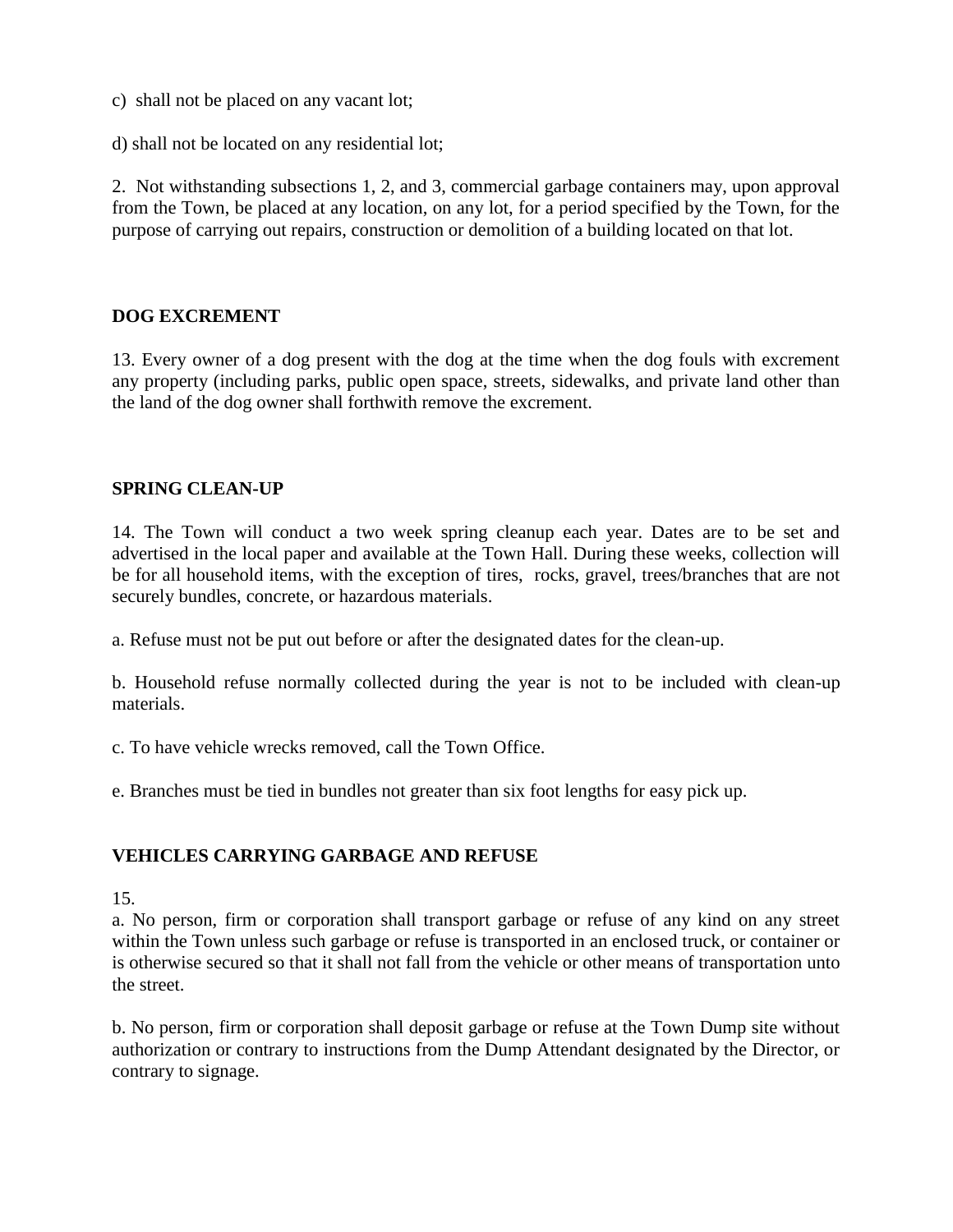c. All vehicles and containers used for the transportation of garbage, refuse or swill shall be kept in a sanitary condition at all times.

d. Town Officials or their designate may inspect vehicles used for garbage collection at all reasonable times to ensure compliance with these regulations.

e. The disposal of grubbing, concrete or demolition material shall be done only as directed by the Landfill Attendant and with prior approval from the Director. Fees to incorporate the material into the landfill site in an appropriate manner shall be set by the Town as deemed necessary.

f. The Town may designate officials to enforce these regulations.

g. Disposal of commercial corrugated cardboard will not be permitted at the Landfill Site, if a recycling facility within the Town of Channel – Port aux Basques will accept this material.

# **FEES FOR GARBAGE COLLECTION AND DISPOSAL**

16.

a. The following fees shall be applied for collection of garbage if work is performed by the Town:

Vehicle removal - \$70 per vehicle plus any storage, handling, administration, legal, appraisal, and selling fees, outside of the cleanup week schedule. Clean up of debris from a property - \$70 per hour with a minimum of 1 hour charge

b. The following fees may, at the discretion of the Director, be applied for garbage disposal by commercial users and haulers:

Tandem trucks: \$50 per load Single axle trucks: \$30 per load Large utility trailers (approximately 20 feet in length): \$15 per load Dumpsters: \$5 per dumpster load for three or more loads from any one location.

# **REMOVAL ORDERS**

17.

a. Notwithstanding anything contained in these regulations, the Director may at any time order the owner to clean up and remove any accumulation of garbage or refuse outside any building or buildings or on any other private property within the Town; and

b. If the owner neglects or refuses, when ordered by the Director to clean up and remove any accumulation of garbage or refuse from his premises, the Director may cause the clean up and removal of such accumulation at the expense of the owner.

# **LITTERING PROHIBITION**

18. No person shall obstruct, litter or befoul any street, sidewalk or public place in the Town with any refuse, debris, litter, garbage or any unsanitary, offensive or injurious substance or article of